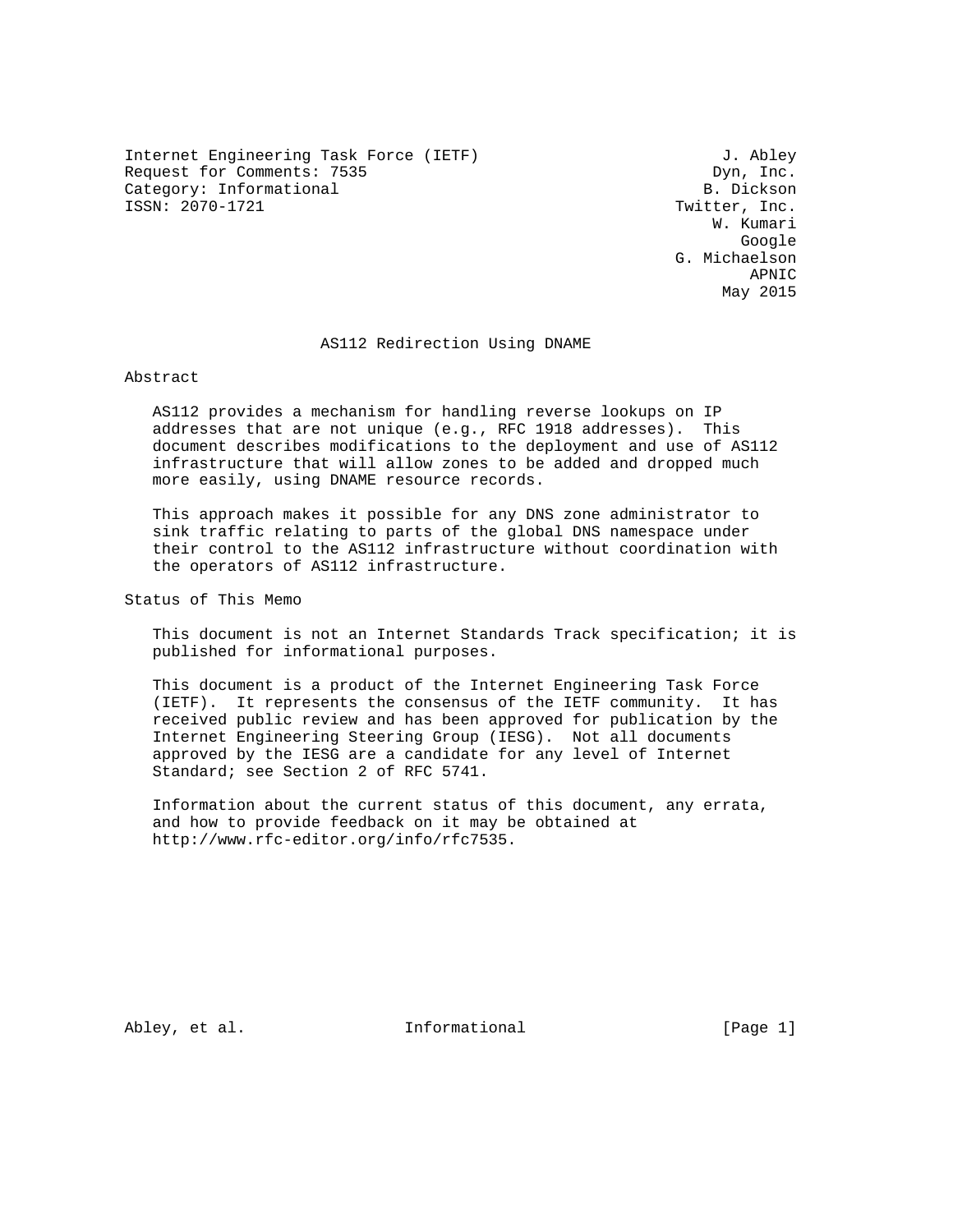## Copyright Notice

 Copyright (c) 2015 IETF Trust and the persons identified as the document authors. All rights reserved.

 This document is subject to BCP 78 and the IETF Trust's Legal Provisions Relating to IETF Documents (http://trustee.ietf.org/license-info) in effect on the date of publication of this document. Please review these documents carefully, as they describe your rights and restrictions with respect to this document. Code Components extracted from this document must include Simplified BSD License text as described in Section 4.e of the Trust Legal Provisions and are provided without warranty as

described in the Simplified BSD License.

Table of Contents

| 2.                                                              |
|-----------------------------------------------------------------|
|                                                                 |
| 3.1. Extensions to Support DNAME Redirection 5                  |
| 3.2. Redirection of Query Traffic to AS112 Servers 5            |
|                                                                 |
|                                                                 |
| б.                                                              |
| IAB Statement Regarding This .ARPA Request  8<br>7 <sub>1</sub> |
|                                                                 |
|                                                                 |
|                                                                 |
|                                                                 |
|                                                                 |
|                                                                 |
|                                                                 |
|                                                                 |
| Appendix A. Assessing Support for DNAME in the Real World 13    |
|                                                                 |
|                                                                 |
|                                                                 |
|                                                                 |
|                                                                 |

Abley, et al. 1nformational 1999 [Page 2]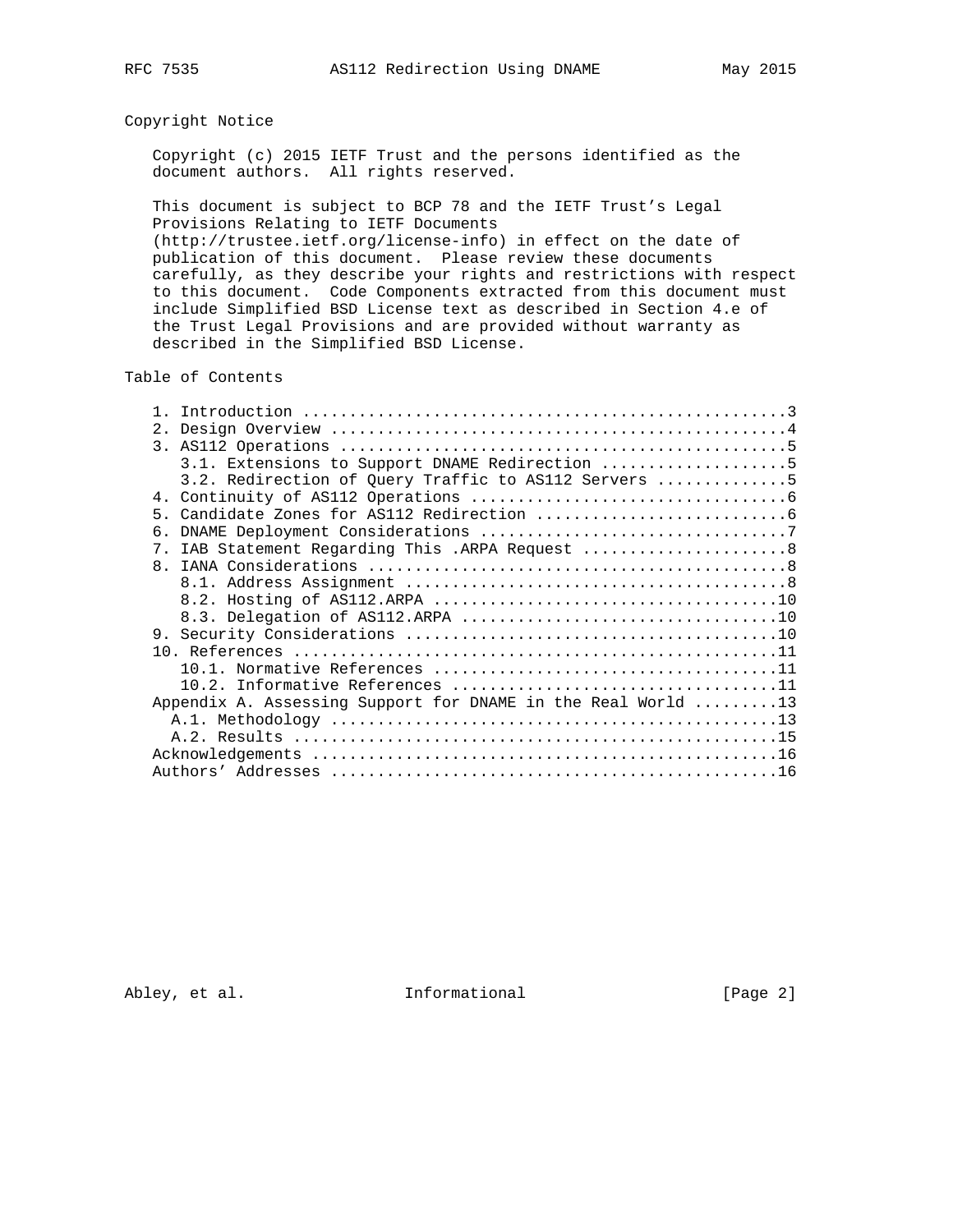## 1. Introduction

 Many sites connected to the Internet make use of IPv4 addresses that are not globally unique. Examples are the addresses designated in [RFC1918] for private use within individual sites.

 Devices in such environments may occasionally originate Domain Name System (DNS) queries (so-called "reverse lookups") corresponding to those private-use addresses. Since the addresses concerned have only local significance, it is good practice for site administrators to ensure that such queries are answered locally. However, it is not uncommon for such queries to follow the normal delegation path in the public DNS instead of being answered within the site.

 It is not possible for public DNS servers to give useful answers to such queries. In addition, due to the wide deployment of private-use addresses and the continuing growth of the Internet, the volume of such queries is large and growing. The AS112 project aims to provide a distributed sink for such queries in order to reduce the load on the IN-ADDR.ARPA authoritative servers. The AS112 project is named after the Autonomous System Number (ASN) that was assigned to it.

 Prior to implementation of this technique, the AS112 project did not accommodate the addition and removal of DNS zones elegantly. Since additional zones of definitively local significance are known to exist, this presents a problem. This document describes modifications to the deployment and use of AS112 infrastructure that will allow zones to be added and dropped much more easily.

The AS112 project is described in detail in [RFC7534].

 The AS112 nameservers (PRISONER.IANA.ORG, BLACKHOLE-1.IANA.ORG, and BLACKHOLE-2.IANA.ORG) are required to answer authoritatively for each and every zone that is delegated to them. If a zone is delegated to AS112 nameservers without those nameservers being configured ahead of time to answer authoritatively for that zone, there is a detrimental impact on clients following referrals for queries within that zone. This misconfiguration is colloquially known as a "lame delegation".

 AS112 nameserver operators are only loosely coordinated, and hence adding support for a new zone (or, correspondingly, removing support for a zone that is no longer delegated to the AS112 nameservers) is difficult to accomplish with accuracy. Testing AS112 nameservers remotely to see whether they are configured to answer authoritatively for a particular zone is similarly challenging, since AS112 nodes are distributed using anycast [RFC4786].

Abley, et al. 1nformational [Page 3]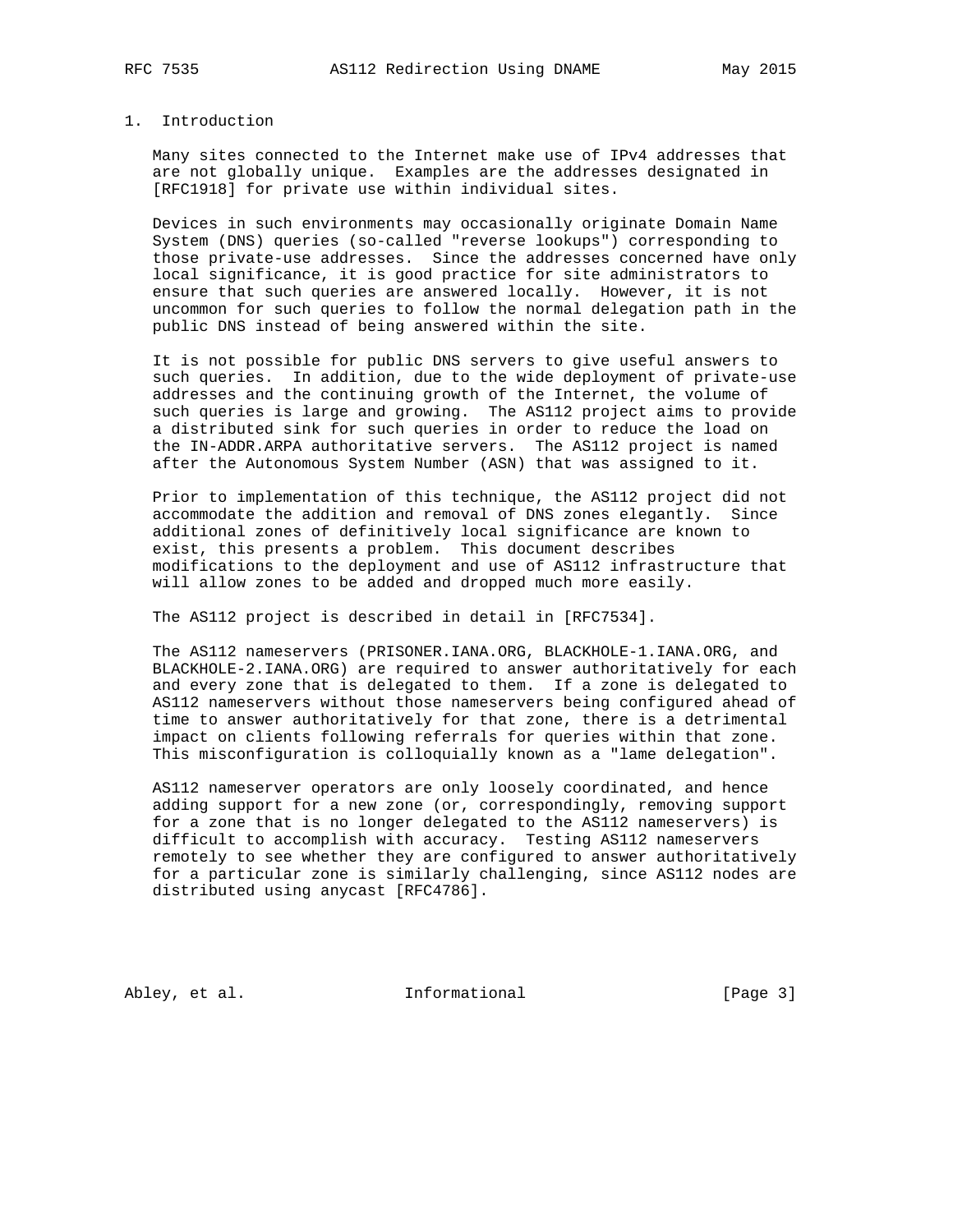This document defines a more flexible approach for sinking queries on AS112 infrastructure that can be deployed alongside unmodified, existing AS112 nodes. Instead of delegating additional zones directly to AS112 nameservers, DNAME [RFC6672] redirection is used. This approach has the advantage that query traffic for arbitrary parts of the namespace can be directed to AS112 servers without those servers having to be reconfigured every time a zone is added or removed.

 This approach makes it possible for any DNS zone administrator to sink traffic relating to parts of the global DNS namespace under their control to the AS112 infrastructure without coordination with the operators of AS112 infrastructure.

2. Design Overview

 A new zone, EMPTY.AS112.ARPA, is delegated to a single nameserver BLACKHOLE.AS112.ARPA (IPv4 address 192.31.196.1, IPv6 address 2001:4:112::1).

 The IPv4 address 192.31.196.1 has been selected from the prefix assigned by the IANA such that the address is coverable by a single IPv4 /24 prefix, and that no other address covered by that prefix is in use. The IPv6 address 2001:4:112::1 has been similarly assigned such that no other address within a covering /48 is in use. This addressing plan accommodates the anycast distribution of the BLACKHOLE.AS112.ARPA service using a single IPv4 service prefix and a single IPv6 service prefix. See [RFC4786] for more discussion of anycast service distribution; see Section 8 for the specific actions completed by IANA per this document.

 Some or all of the existing AS112 nodes should be extended to support these new nameserver addresses and to host the EMPTY.AS112.ARPA zone. See [RFC7534] for revised guidance to AS112 server operators.

 Each part of the DNS namespace for which it is desirable to sink queries at AS112 nameservers should be redirected to the EMPTY.AS112.ARPA zone using DNAME [RFC6672]. See Section 3.2 for guidance to zone administrators.

Abley, et al. 1nformational [Page 4]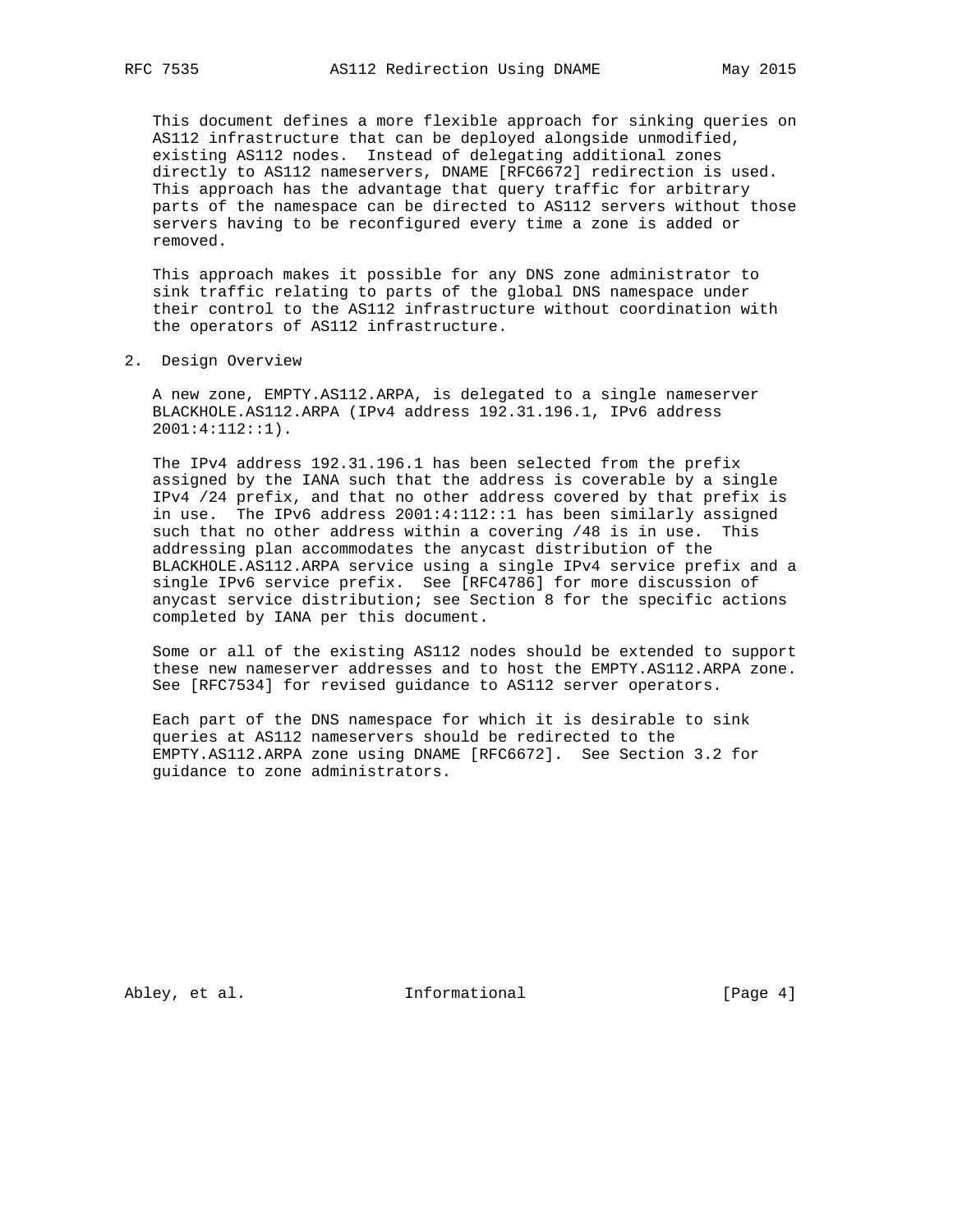#### 3. AS112 Operations

3.1. Extensions to Support DNAME Redirection

 Guidance to operators of AS112 nodes is extended to include configuration of the 192.31.196.1 and 2001:4:112::1 addresses, and the corresponding announcement of covering routes for those addresses, and to host the EMPTY.AS112.ARPA zone.

 IPv4-only AS112 nodes should only configure the 192.31.196.1 nameserver address; IPv6-only AS112 nodes should only configure the 2001:4:112::1 nameserver address.

 It is only necessary for a single AS112 server operator to implement these extensions for this mechanism to function as intended. It is beneficial if many more than one AS112 server operator makes these changes, however, since that provides for greater distribution and capacity for the nameservers serving the EMPTY.AS112.ARPA zone. It is not necessary for all AS112 server operators to make these changes for the mechanism to be viable.

 Detailed instructions for the implementation of these extensions are included in [RFC7534].

3.2. Redirection of Query Traffic to AS112 Servers

 Once the EMPTY.AS112.ARPA zone has been deployed using the nameservers described in Section 3.1, redirections may be installed in the DNS namespace for queries that are intended to be answered by the AS112 infrastructure.

 For example, reverse queries corresponding to TEST-NET-1 (192.0.2.0/24) [RFC5737] could be redirected to AS112 nameservers by installing a DNAME resource record in the 192.IN-ADDR.ARPA zone, as illustrated in Figure 1.

\$ORIGIN 192.IN-ADDR.ARPA.

 2.0 IN DNAME EMPTY.AS112.ARPA. ...

### Figure 1

 There is no practical limit to the number of redirections that can be configured in this fashion. Redirection of a particular part of the namespace to EMPTY.AS112.ARPA can be removed at any time, under the control of the administrators of the corresponding part of the DNS namespace. No changes to deployed AS112 nodes incorporating the

...

Abley, et al. 1nformational 1999 [Page 5]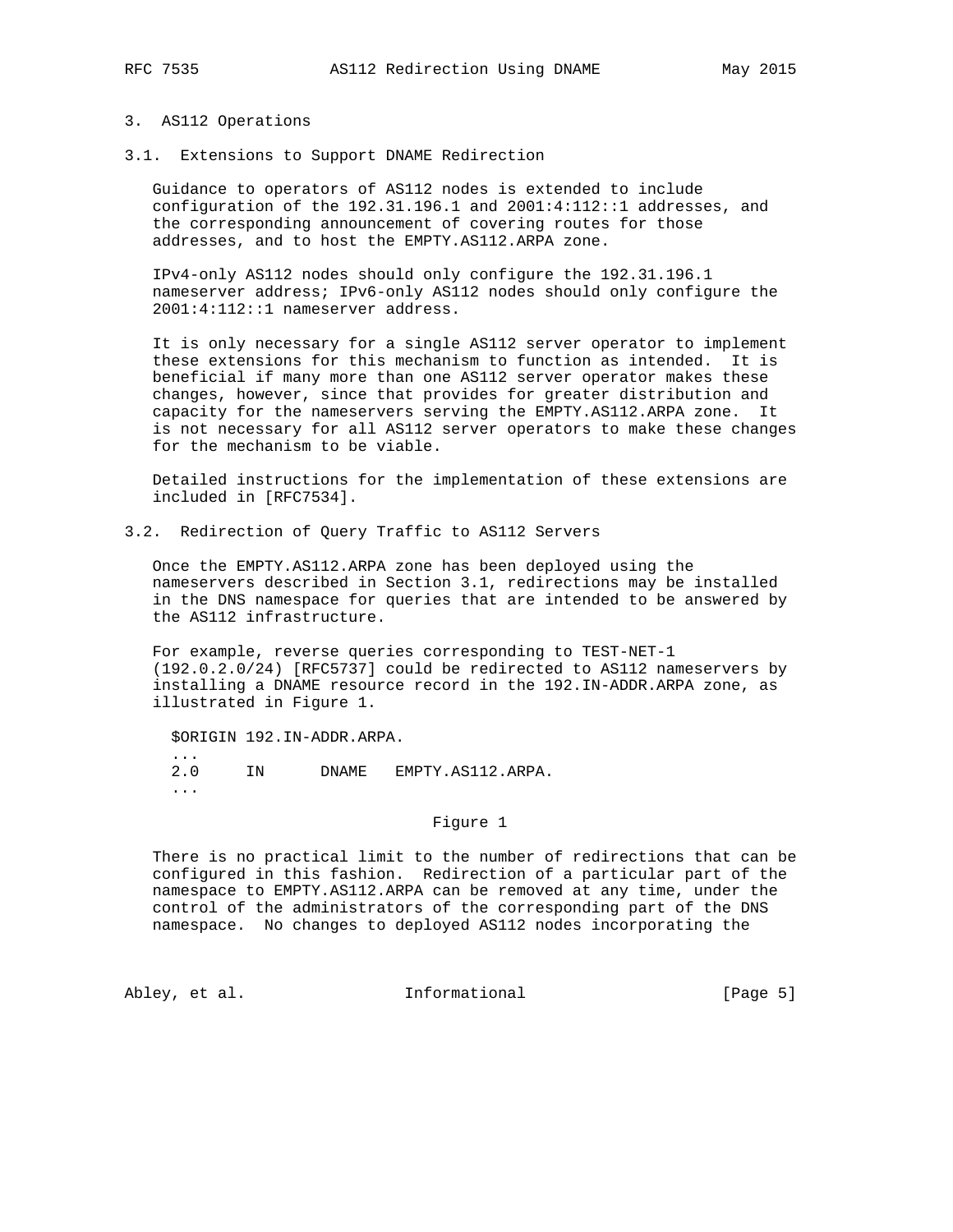extensions described in this document are required to support additional redirections. A list of possible candidates for AS112 redirection can be found in Section 5.

 DNAME resource records deployed for this purpose can be signed with DNSSEC [RFC4033], providing a secure means of authenticating the legitimacy of each redirection.

4. Continuity of AS112 Operations

 Existing guidance to AS112 server operators to accept and respond to queries directed at the PRISONER.IANA.ORG, BLACKHOLE-1.IANA.ORG, and BLACKHOLE-2.IANA.ORG nameservers should continue to be followed, and no changes to the delegation of existing zones hosted on AS112 servers should occur. These measures are intended to provide continuity of operations for zones currently delegated to AS112 servers and avoid any accidental client impact due to the changes proposed in this document.

 Once it has become empirically and quantitatively clear that the EMPTY.AS112.ARPA zone is well hosted to the extent that it is thought that the existing, unmodified AS112 servers host 10.IN-ADDR.ARPA, the decision might be made to replace the delegation of those [RFC1918] zones with DNAME redirection. Once implemented, the PRISONER.IANA.ORG, BLACKHOLE-1.IANA.ORG, and BLACKHOLE-2.IANA.ORG nameservers could be retired. This document gives no such direction to the IANA, however.

5. Candidate Zones for AS112 Redirection

All zones listed in [RFC6303] are candidates for AS112 redirection.

 Since no pre-provisioning is required on the part of AS112 operators to facilitate sinking of any name in the DNS namespace by AS112 infrastructure, this mechanism supports AS112 redirection by any zone owner in the DNS.

 This document is simply concerned with provision of the AS112 redirection service and does not specify that any particular AS112 redirection be put in place.

Abley, et al. 1nformational 1999 [Page 6]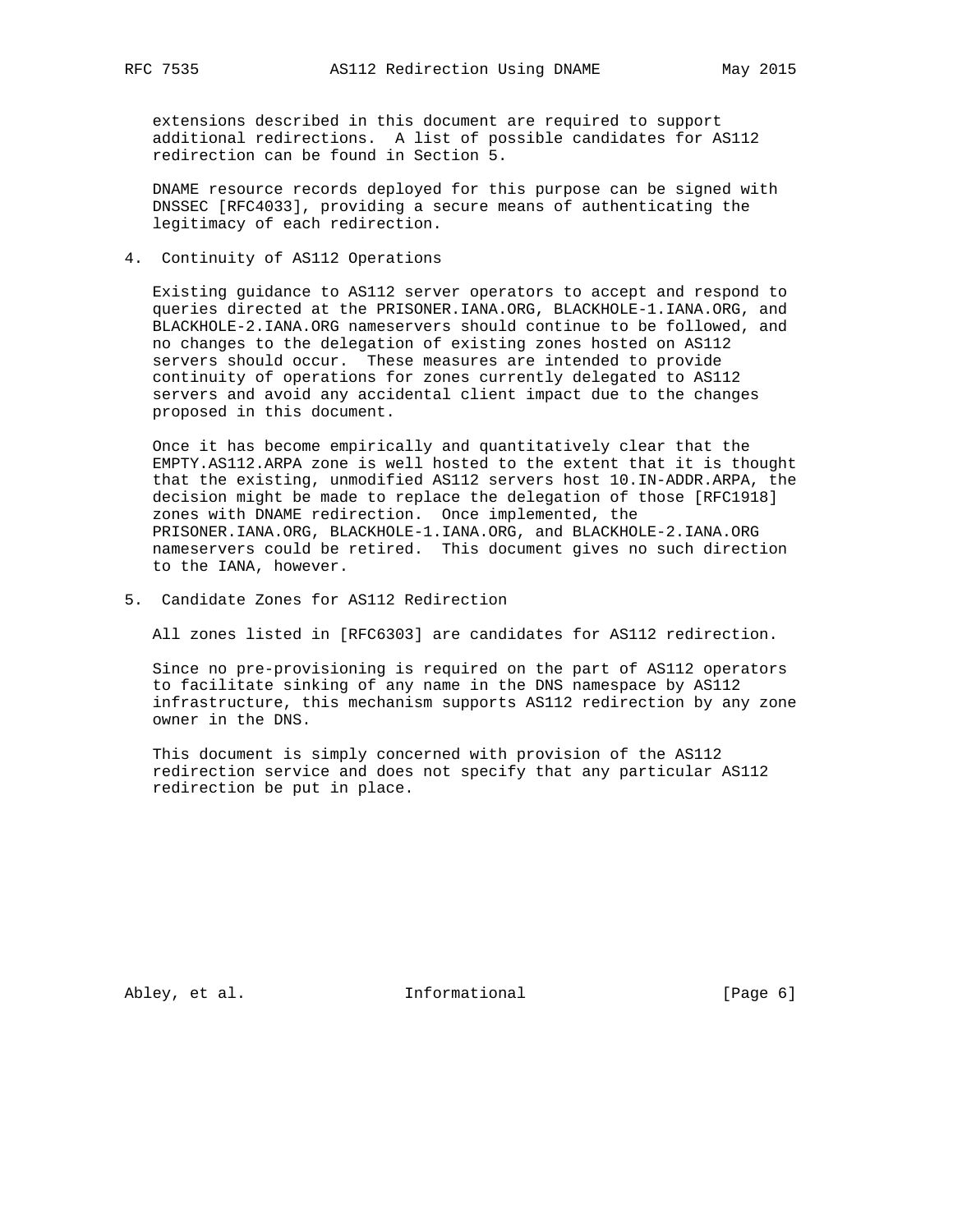### 6. DNAME Deployment Considerations

 DNAME was specified years after the original implementations of [RFC1035], and hence universal deployment cannot be expected. [RFC6672] specifies a fallback mechanism that makes use of synthesised CNAME RRSets for this reason. The expectation that design choices in the DNAME specification ought to mitigate any lack of deployment is reviewed below. Experimental validation of those expectations is included in Appendix A.

 It is a fundamental design requirement of AS112 service that responses be cached. We can safely declare DNAME support on the authoritative server to be a prerequisite for DNAME redirection, but the cases where individual elements in resolver chains do not support DNAME processing deserve closer examination.

 The expected behaviour when a DNAME response is supplied to a resolver that does not support DNAME is that the accompanying, synthesised CNAME will be accepted and cached. Re-query frequency will be determined by the TTLs (Time to Live) returned by the DNAME-responding authoritative servers.

 Resolution of the CNAME target is straightforward and functions exactly as the AS112 project has operated since it was deployed. The negative caching [RFC2308] of the CNAME target follows the parameters defined in the target zone, EMPTY.AS112.ARPA. This has the side effects that all redirected names ultimately landing on an AS112 node will be negatively cached with the same parameters, but this lack of flexibility seems non-controversial; the effect of reducing the negative cache TTL would be increased query volume on the AS112 node operator concerned, and hence controls seem well aligned with operation.

 Validating resolvers (i.e., those requesting and processing DNSSEC [RFC4033] metadata) are required to implement DNAME and hence should not make use of synthesised CNAME RRs. The lack of signature over a received CNAME RR should hence not limit the ability to sign the (DNAME) redirection point, and for those (DNAME) signatures to be validated.

 In the case where a recursive server implements DNAME but DNAME is not implemented in a stub resolver, CNAME synthesis will again provide a viable path.

 DNAME support on AS112 nodes themselves is never required under this proposal.

Abley, et al. 1nformational 1999 [Page 7]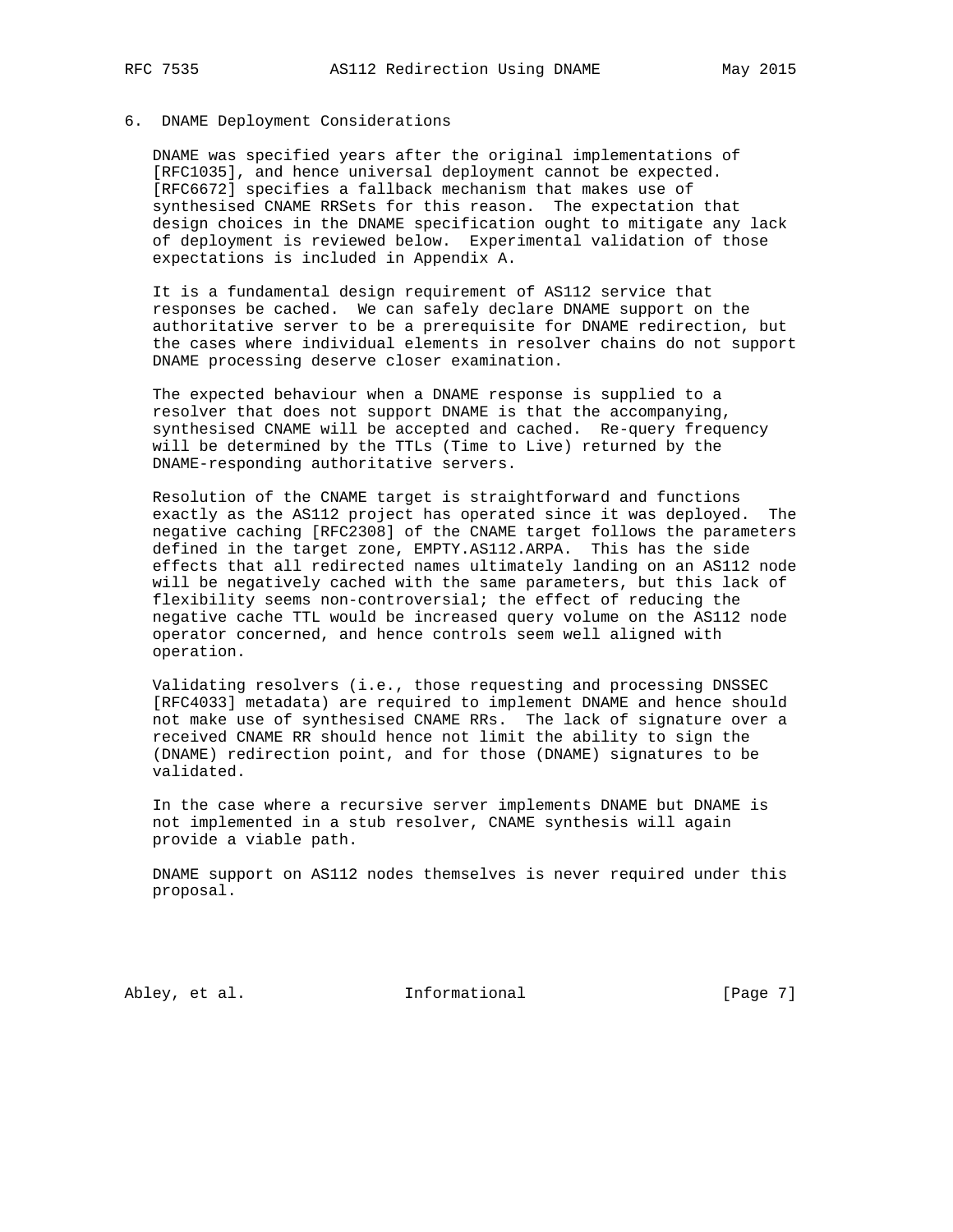7. IAB Statement Regarding This .ARPA Request

 With the publication of this document, the IAB approves of the delegation of 'AS112' in the ARPA domain. Under [RFC3172], the IAB has requested that IANA delegate and provision "AS112.ARPA" as specified in this specification. However, the IAB does not take any architectural or technical position about this specification.

- 8. IANA Considerations
- 8.1. Address Assignment

 Per this document, IANA has assigned IPv4 and IPv6 number resources in conformance with Section 4 of [RFC2860].

 The IANA has assigned one IPv4 /24 netblock and registered its use in the "IANA IPv4 Special-Purpose Address Registry" [RFC6890] as follows:

| ------------------   | --------------+ |
|----------------------|-----------------|
| Name                 | Value           |
| Address Block        | 192.31.196.0/24 |
| Name                 | $ASI12-v4$      |
| <b>RFC</b>           | RFC 7535        |
| Allocation Date      | $2014 - 12$     |
| Termination Date     | N/A             |
| Source               | True            |
| Destination          | True            |
| Forwardable          | True            |
| Global               | True            |
| Reserved-by-Protocol | False           |
|                      |                 |

Abley, et al. 1nformational 1999 [Page 8]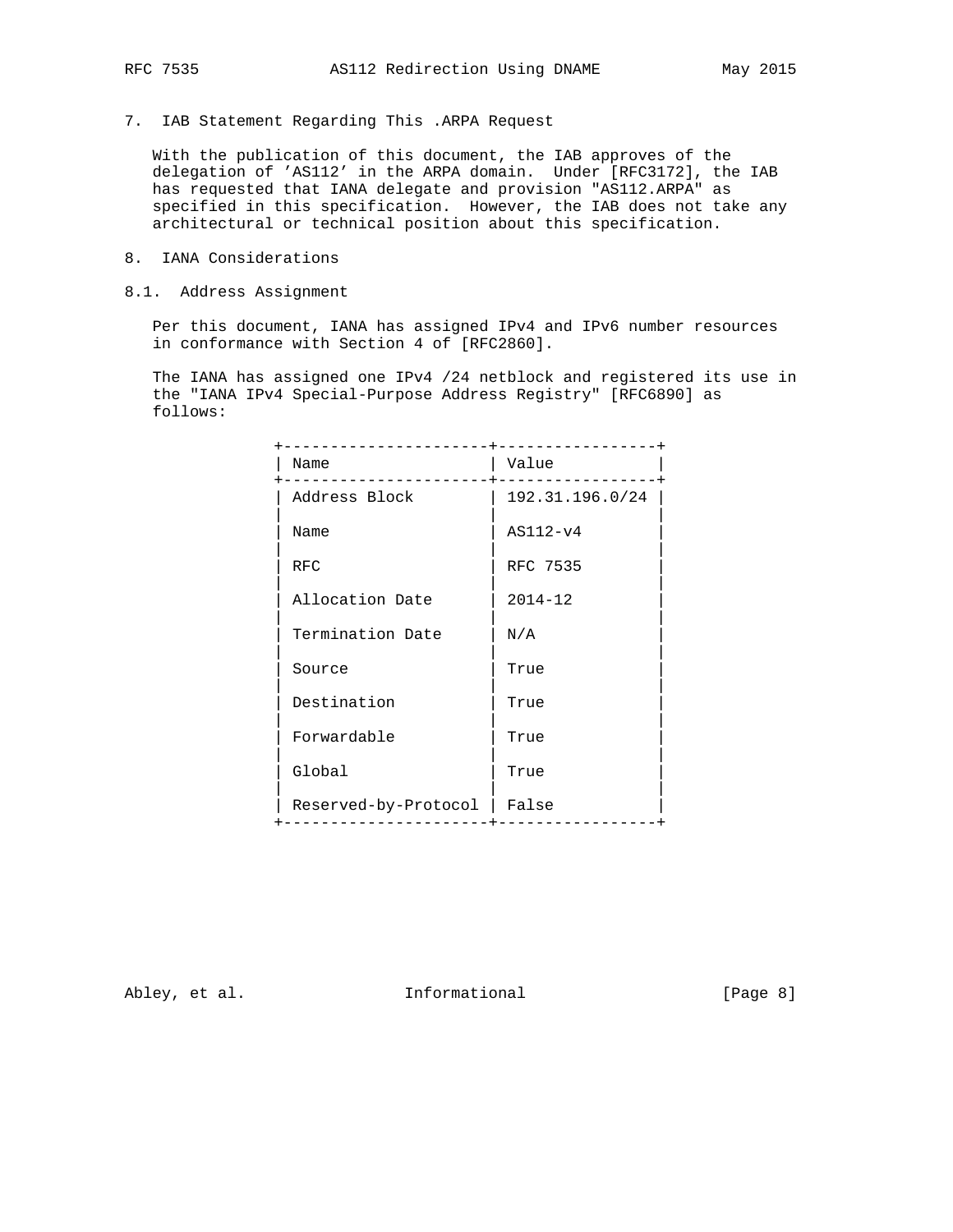IANA has assigned one IPv6 /48 netblock and registered its use in the "IANA IPv6 Special-Purpose Address Registry" [RFC6890] as follows:

| Name                 | Value           |
|----------------------|-----------------|
| Address Block        | 2001:4:112::/48 |
| Name                 | AS112-v6        |
| <b>RFC</b>           | RFC 7535        |
| Allocation Date      | $2014 - 12$     |
| Termination Date     | N/A             |
| Source               | True            |
| Destination          | True            |
| Forwardable          | True            |
| Global               | True            |
| Reserved-by-Protocol | False           |
|                      |                 |

Abley, et al. 1nformational [Page 9]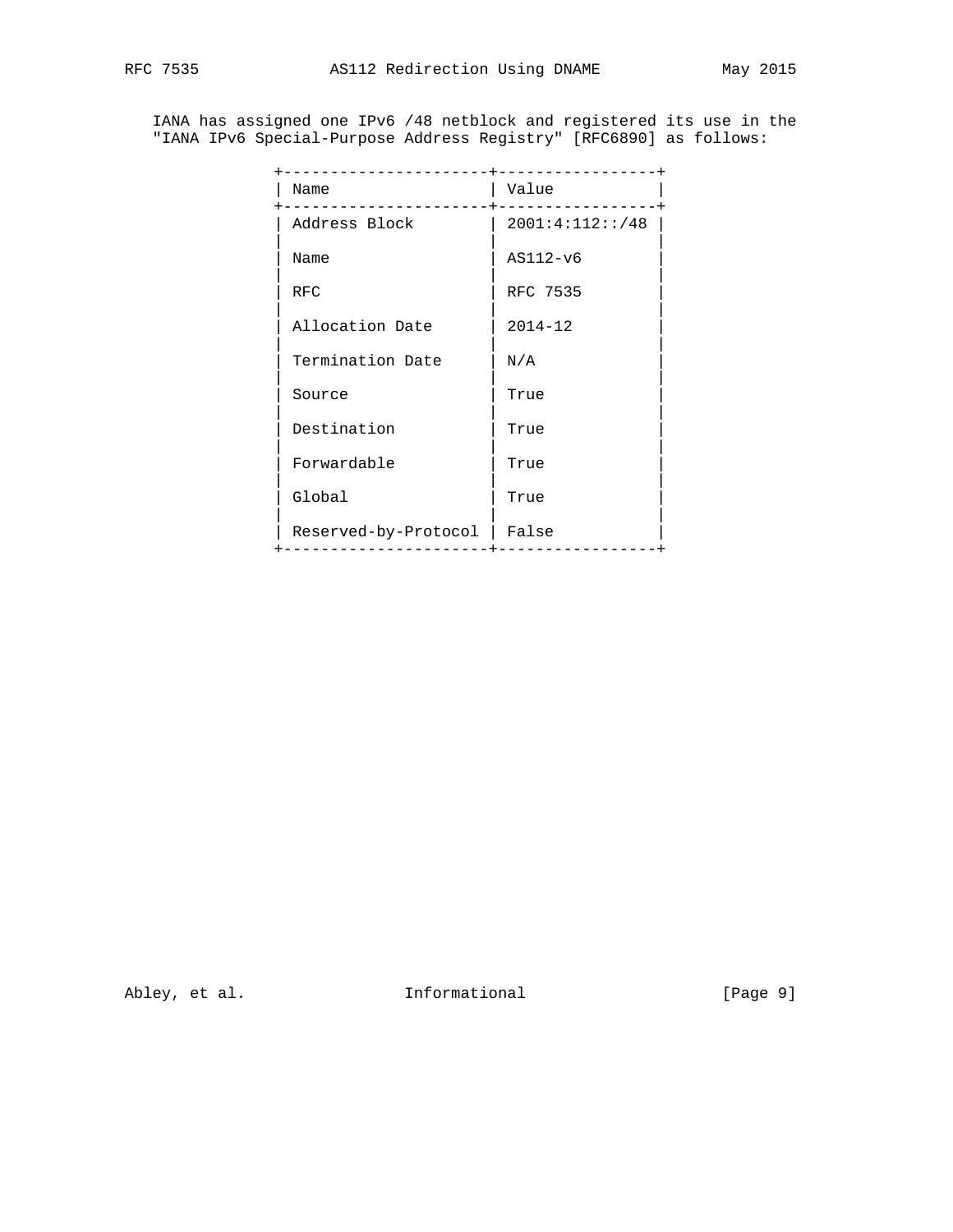### 8.2. Hosting of AS112.ARPA

 The IANA hosts and signs the zone AS112.ARPA using nameservers and DNSSEC signing infrastructure of their choosing, as shown in Figure 2. SOA RDATA may be adjusted by the IANA to suit their operational requirements.

 \$ORIGIN AS112.ARPA. \$TTL 3600

| @                | ΙN | SOA            | BLACKHOLE.AS112.ARPA. NOC.DNS.ICANN.ORG.<br>1<br>10800<br>3600<br>1209600<br>$3600$ ) | ; serial<br>; refresh<br>; retry<br>; expire<br>; negative cache TTL |
|------------------|----|----------------|---------------------------------------------------------------------------------------|----------------------------------------------------------------------|
|                  |    | ΝS<br>ΝS<br>ΝS | A. IANA-SERVERS.NET.<br>B. IANA-SERVERS.NET.<br>C.IANA-SERVERS.NET.                   |                                                                      |
| <b>BLACKHOLE</b> |    | A<br>AAAA      | 192.31.196.1<br>2001:4:112:1                                                          |                                                                      |
| HOSTNAME         |    | ΝS             | <b>BLACKHOLE</b>                                                                      |                                                                      |
| EMPTY            |    | ΝS             | <b>BLACKHOLE</b>                                                                      |                                                                      |

Figure 2

 The IANA has arranged delegation from the ARPA zone according to normal IANA procedure for ARPA zone management, to the nameservers used in carrying out the direction in Section 8.2. The whois contact information for the new record is specified by the IAB under [RFC3172].

9. Security Considerations

 This document presents no known additional security concerns to the Internet.

 For security considerations relating to AS112 service in general, see [RFC7534].

Abley, et al. 1nformational [Page 10]

<sup>8.3.</sup> Delegation of AS112.ARPA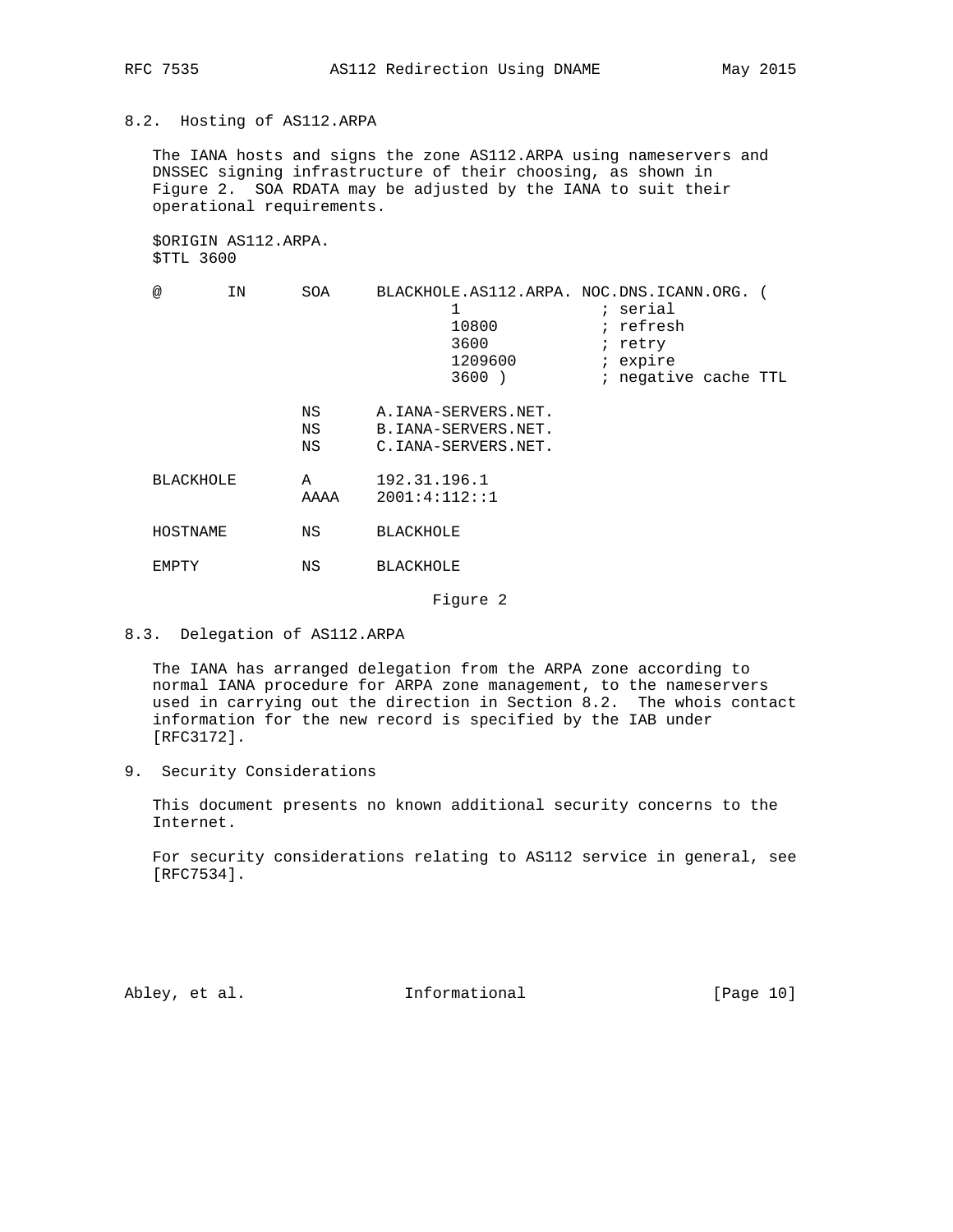## 10. References

- 10.1. Normative References
	- [RFC1035] Mockapetris, P., "Domain names implementation and specification", STD 13, RFC 1035, DOI 10.17487/RFC1035, November 1987, <http://www.rfc-editor.org/info/rfc1035>.
	- [RFC2308] Andrews, M., "Negative Caching of DNS Queries (DNS NCACHE)", RFC 2308, DOI 10.17487/RFC2308, March 1998, <http://www.rfc-editor.org/info/rfc2308>.
	- [RFC6672] Rose, S. and W. Wijngaards, "DNAME Redirection in the DNS", RFC 6672, DOI 10.17487/RFC6672, June 2012, <http://www.rfc-editor.org/info/rfc6672>.
	- [RFC7534] Abley, J. and W. Sotomayor, "AS112 Nameserver Operations", RFC 7534, DOI 10.17487/RFC7534, May 2015, <http://www.rfc-editor.org/info/rfc7534>.
- 10.2. Informative References
	- [RFC1918] Rekhter, Y., Moskowitz, B., Karrenberg, D., de Groot, G., and E. Lear, "Address Allocation for Private Internets", BCP 5, RFC 1918, DOI 10.17487/RFC1918, February 1996, <http://www.rfc-editor.org/info/rfc1918>.
	- [RFC2860] Carpenter, B., Baker, F., and M. Roberts, "Memorandum of Understanding Concerning the Technical Work of the Internet Assigned Numbers Authority", RFC 2860, DOI 10.17487/RFC2860, June 2000, <http://www.rfc-editor.org/info/rfc2860>.
	- [RFC3172] Huston, G., Ed., "Management Guidelines & Operational Requirements for the Address and Routing Parameter Area Domain ("arpa")", BCP 52, RFC 3172, DOI 10.17487/RFC3172, September 2001, <http://www.rfc-editor.org/info/rfc3172>.
	- [RFC4033] Arends, R., Austein, R., Larson, M., Massey, D., and S. Rose, "DNS Security Introduction and Requirements", RFC 4033, DOI 10.17487/RFC4033, March 2005, <http://www.rfc-editor.org/info/rfc4033>.
	- [RFC4786] Abley, J. and K. Lindqvist, "Operation of Anycast Services", BCP 126, RFC 4786, DOI 10.17487/RFC4786, December 2006, <http://www.rfc-editor.org/info/rfc4786>.

Abley, et al. 10. Informational [Page 11]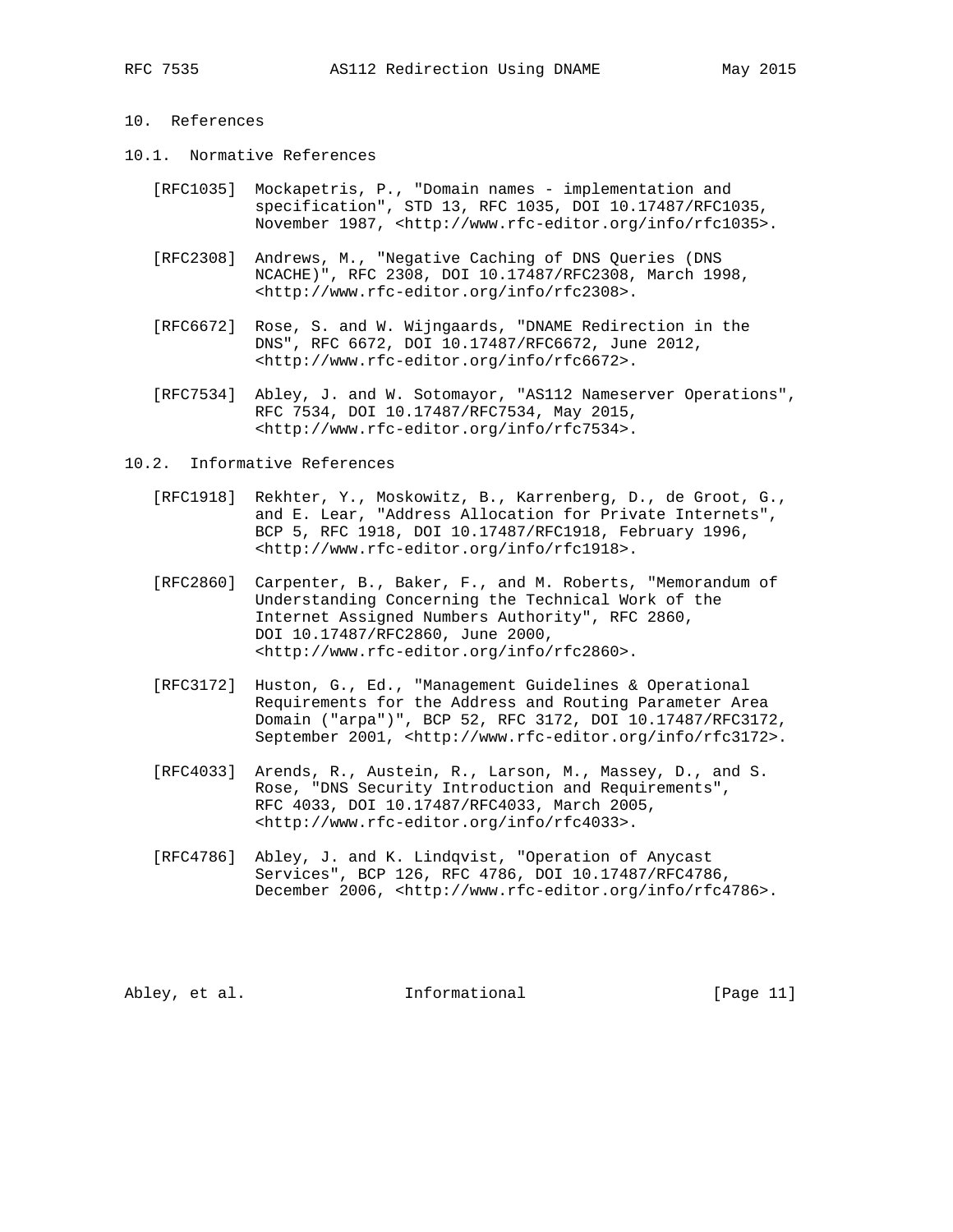- [RFC5737] Arkko, J., Cotton, M., and L. Vegoda, "IPv4 Address Blocks Reserved for Documentation", RFC 5737, DOI 10.17487/RFC5737, January 2010, <http://www.rfc-editor.org/info/rfc5737>.
- [RFC6303] Andrews, M., "Locally Served DNS Zones", BCP 163, RFC 6303, DOI 10.17487/RFC6303, July 2011, <http://www.rfc-editor.org/info/rfc6303>.
- [RFC6890] Cotton, M., Vegoda, L., Bonica, R., Ed., and B. Haberman, "Special-Purpose IP Address Registries", BCP 153, RFC 6890, DOI 10.17487/RFC6890, April 2013, <http://www.rfc-editor.org/info/rfc6890>.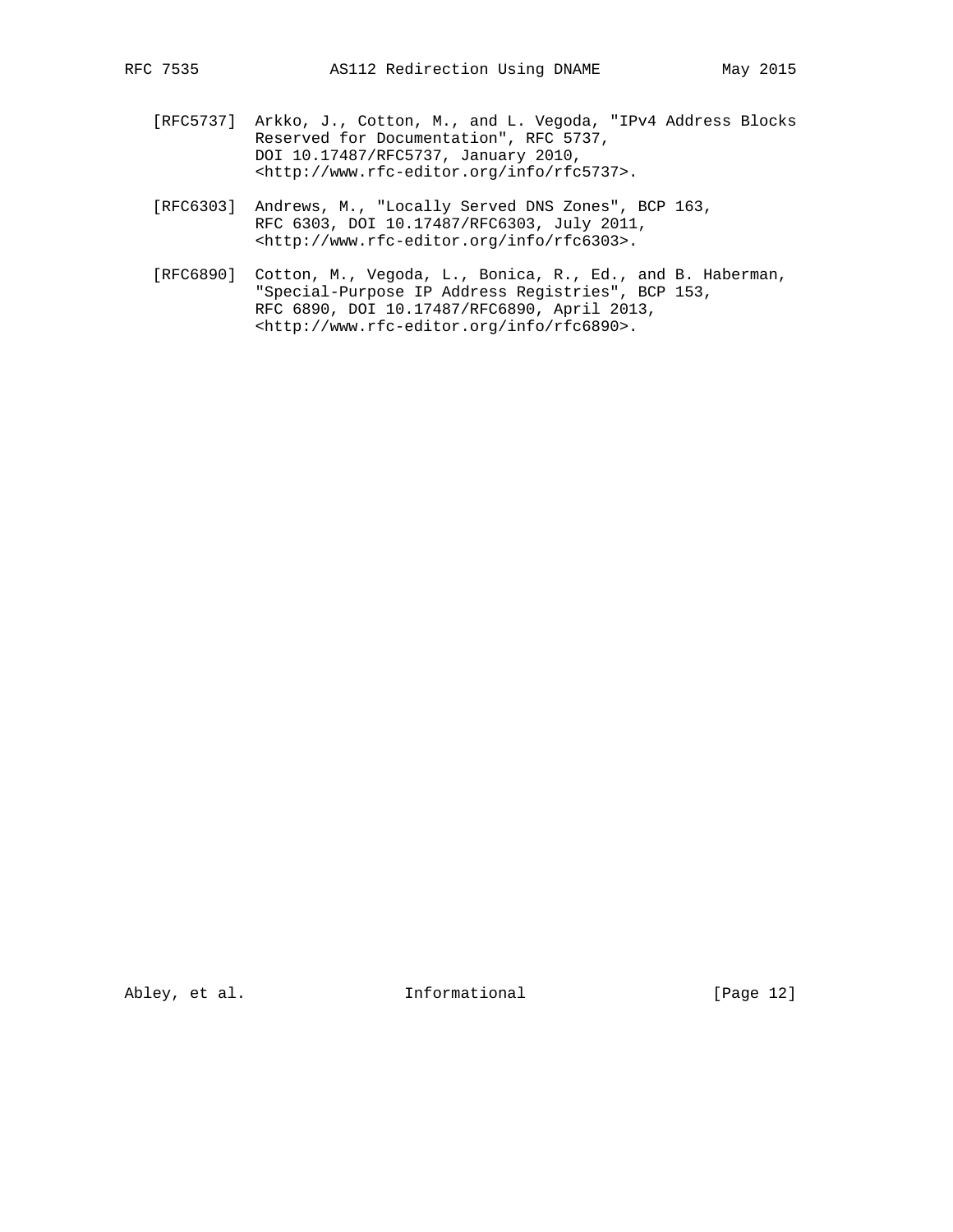Appendix A. Assessing Support for DNAME in the Real World

 To measure the extent to which the DNAME construct is supported in the Internet, we have used an experimental technique to test the DNS resolvers used by end hosts and derive from the test a measurement of DNAME support within the Internet.

A.1. Methodology

 The test was conducted by loading a user's browser with four URLs to retrieve. The first three comprise the test setup, while the final URL communicates the result to the experiment controller. The URLs are:

- A http://a.<unique\_string>.dname.example.com/1x1.png? a.<unique\_string>.dname
- B http://b.dname.example.com/1x1.png? b.<unique\_string>.dname
- C http://c.<unique\_string>.target.example.net/1x1.png? c.<unique\_string>.target
- D http://results.recorder.example.net/1x1.png? results.<unique\_string>?za=<a\_result>&zb=<b\_result>&zc=<c\_result>

 The A URL is designed to test the end user's capability to resolve a name that has never been seen before, so that the resolution of this domain name will reliably result in a query at the authoritative nameserver. This is intended to test the use of domain names where there is a dynamic component that also uses the DNAME construct.

 The B URL is deliberately designed to be cached by caching resolvers that are used in the process of resolving the domain name.

 The C URL is a control URL. This is a unique URL, similar to A, but does not refer to a DNAME structure.

The D URL uses a static cacheable domain name.

 The <unique\_string> value is common to the four URLs used in each individual instance of this test but varies from test to test. The result is that each end user is presented with a unique string.

Abley, et al. 1nformational [Page 13]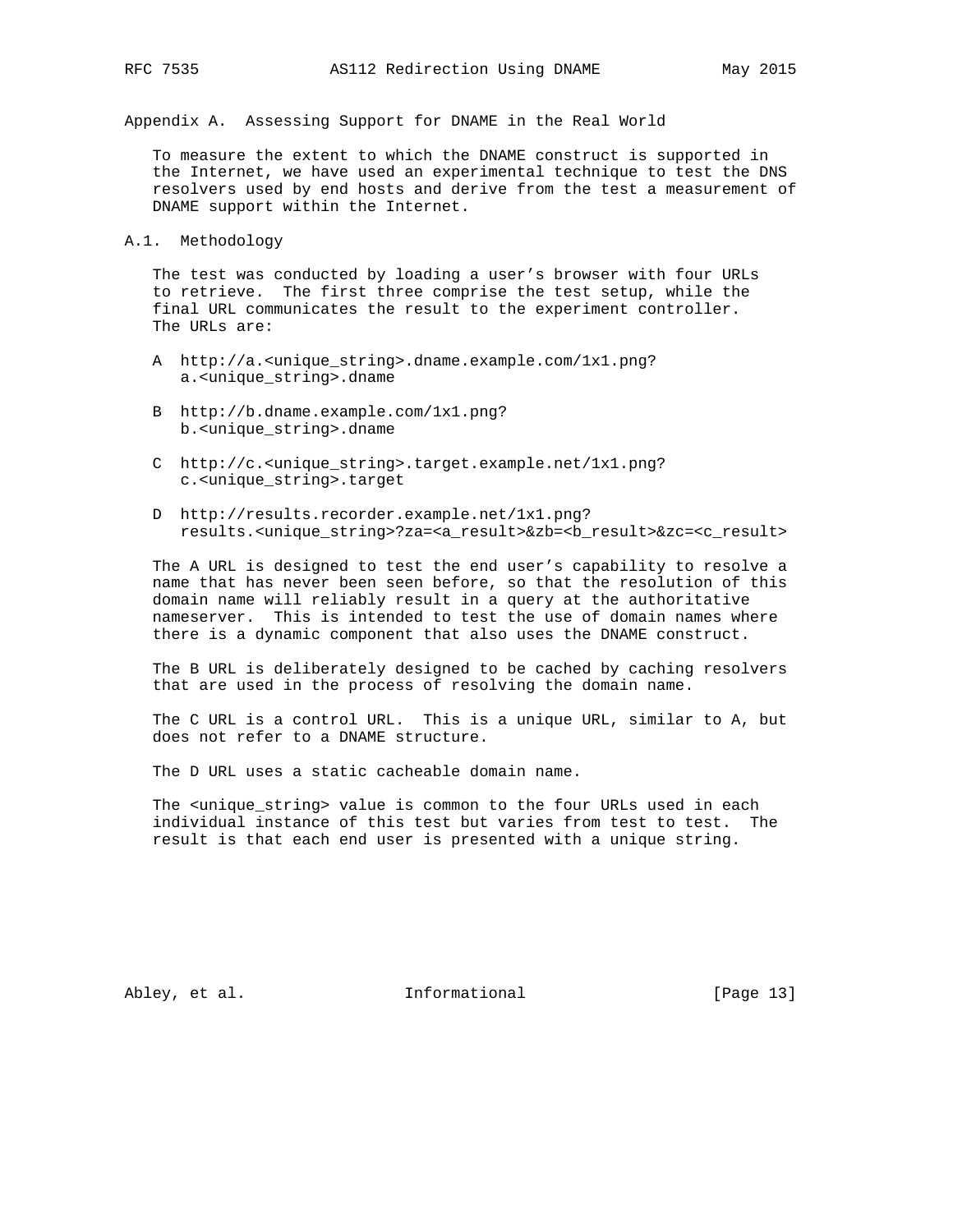The contents of the EXAMPLE.COM, TARGET.EXAMPLE.NET, and RECORDER.EXAMPLE.NET zones are shown in Figure 3.

\$ORIGIN EXAMPLE.COM.

| DNAME.<br>.                            |                               | TN           |   | DNAME TARGET.EXAMPLE.NET. |
|----------------------------------------|-------------------------------|--------------|---|---------------------------|
|                                        | SORIGIN TARGET.EXAMPLE.NET.   |              |   |                           |
| .<br>B<br>$\star$                      |                               | IN A<br>TN A |   | 192.0.2.0<br>192.0.2.0    |
|                                        | SORIGIN RECORDER.EXAMPLE.NET. |              |   |                           |
| $\ddot{\phantom{a}}$<br><b>RESULTS</b> |                               | TN D         | A | 192.0.2.0                 |
| $\cdots$                               |                               |              |   |                           |

Figure 3

 The first three URLs (A, B, and C) are loaded as tasks into the user's browser upon execution of the test's script. The script starts a timer with each of these URLs to measure the elapsed time to fetch the URL. The script then waits for the three fetches to complete, or 10 seconds, whichever occurs first. The script then loads the results of the three timers into the GET arguments of the D URL and performs a fetch to pass these results back to the experiment's server.

 Logs on the web server reached at RESULTS.RECORDER.EXAMPLE.NET will include entries of the form shown in Figure 4. If any of the URLs fail to load within 10 seconds, the D URL will report the failure as a "null" timer value.

 GET /1x1.png?results.<unique\_string>?za=1822&zb=1674&zc=1582 GET /1x1.png?results.<unique\_string>?za=null&zb=null&zc=161

#### Figure 4

 The script has been encoded in Adobe Flash with a simple image in the form of an online advertisement. An online advertisement network has been used to distribute the script. The script is invoked when the advertisement is presented in the end user's browser or application and does not require the user to click on the supplied image in any way. The advertisement placement parameters were set to the broadest possible scope to sample users from across the entire Internet.

Abley, et al. 1nformational [Page 14]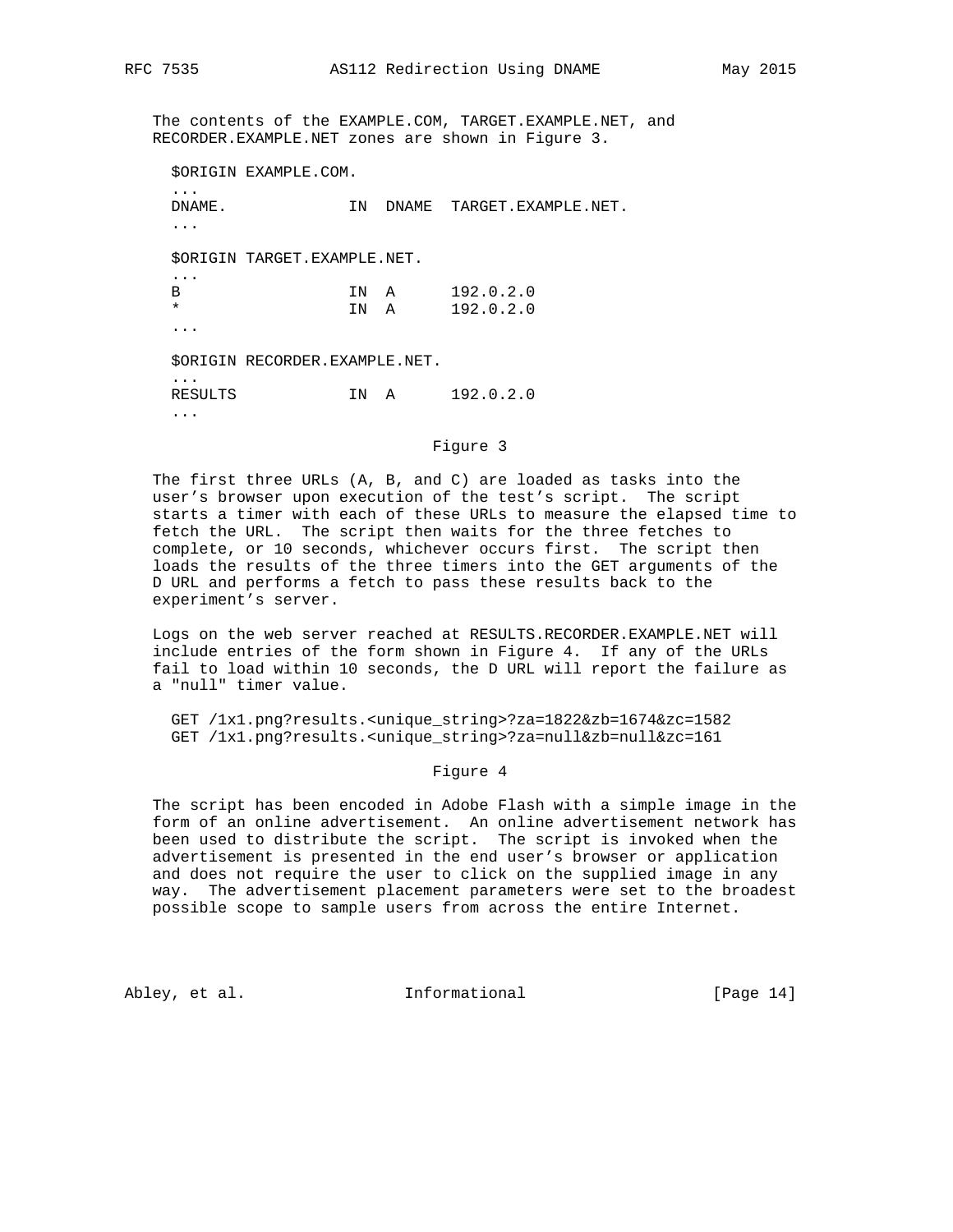## A.2. Results

 The test was loaded into an advertisement distributed on 2013-10-10 and 2013-10-11.

|                    |         | Count   Percentage |
|--------------------|---------|--------------------|
| Recorded Results:  | 338,478 |                    |
| A or B Loaded:     | 331,896 | 98.1%              |
| A Fail and B Fail: | 6,492   | 1.9%               |
| A Fail and B Load: | 4,249   | 1.3%               |
| A Load and B Fail: | 1,624   | 0.5%               |
| $C$ Fail:          | 9,355   | 2.8%               |

## Table 1

 These results indicate that at most 1.9% of tested clients use DNS resolvers that fail to resolve a domain name that contains a DNAME redirection. However, the failure rate of slightly lower than 3% for the control URL indicates that the failure rate for the DNAME construct lies within the bounds of error within the experimental framework. We conclude that there is no evidence of a consistent failure on the part of deployed DNS resolvers to correctly resolve a DNAME construct.

This experiment was conducted by Geoff Huston and George Michaelson.

Abley, et al. 10 Informational [Page 15]